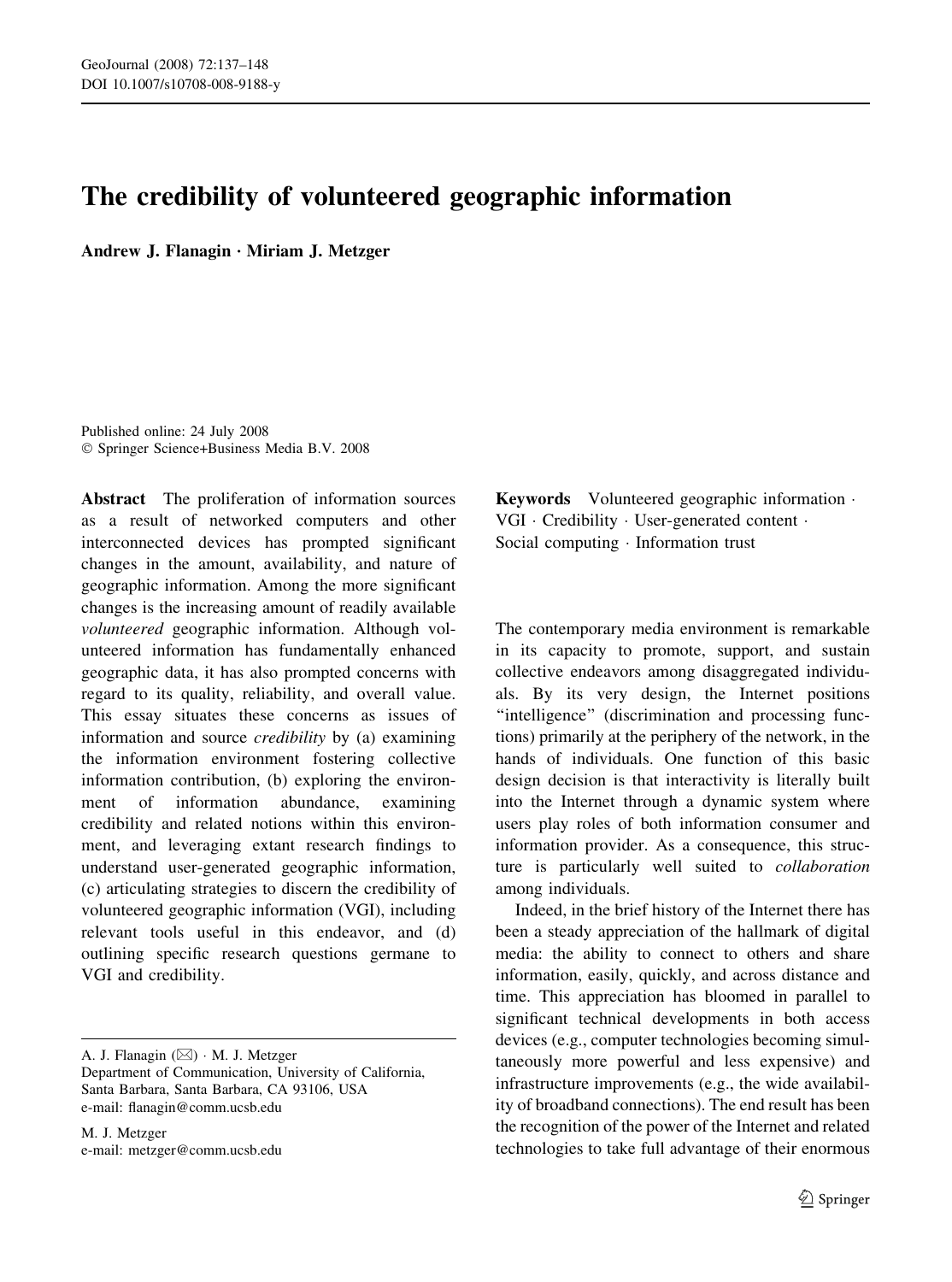scale in ways that capitalize on the diversity and knowledge of multiple users.

Spatial and geographic applications of this basic capacity abound. Examples range from worldwide mapping and map annotation tools to environmental design endeavors that leverage the esoteric and situated experiences of locals for their success. These and many other such examples suggest the enormous knowledge assets that reside in collectives, which until recently remained largely untapped due to insurmountable coordination costs. On the one hand, these resources represent significant new benefits to the study of geography. On the other hand, they also suggest serious threats to the veracity of geodata, and the degree to which information thus provided can and should be trusted.

This essay considers these issues by examining the credibility of volunteered geographic information (VGI). First, the social and information environment fostering collective information contribution is investigated, with an eye to specific geographic applications. Next, VGI is situated in terms of information and source credibility. To do so, the environment of information abundance is explored, issues of information and source credibility are located among other related terms and within their specific research heritage, and issues particularly germane to geographic data are considered. In the process, existing research findings are leveraged and applied to user-generated geographic information, in order to learn from relevant past work. Finally, some prototypes for developing tools that might be useful in this endeavor are considered, and research directions and conclusions regarding how best to discern the credibility of VGI are offered.

## Social computing and volunteered geographic information

The proliferation of social computing practices has dramatically increased the amount of user-generated content available online. Recent data show that 35% of Internet users in the U.S. have created content and posted it online; 26–34% have shared something online that they created themselves (e.g., photos or videos); 32% have rated a product, service, or person using an online rating system; 20% have created a personal profile that others can see in social networking sites or elsewhere; and 8% keep blogs, which are read by 39% of Internet users in the U.S. (Lenhart [2006](#page-10-0)). When coupled with the fact that over 70% of all adults in the U.S. are now online regularly (Harris Interactive [2007;](#page-10-0) Lenhart [2006](#page-10-0)), these figures suggest that a large proportion of those in the U.S. are participating in some meaningful way in the creation of their own information environments. Inasmuch as web-based information constitutes a meaningful component of the information environment more broadly, even those not directly participating in or contributing to this information repository are potentially affected by its existence.

This trend toward user-generated content has had profound impacts on geographic information that is provided, altered, or shared online. For example, the online map and satellite imaging resource Wikimapia [\(http://wikimapia.org](http://wikimapia.org)) currently offers nearly 7 million places that have been identified and annotated by its users, thus making nontrivial inroads toward its goal to ''describe the whole planet Earth.'' Google Earth similarly provides opportunities for users to offer location-based data, by annotating specific reference points with photographs and textual descriptions. In its first 2 years, Google Earth has attracted 200 million users (Google [2007](#page-10-0)).

The release to the public of the Google Maps application programming interface (API) has resulted in a further wellspring of user-generated resources. Use of the API to create "mashups," or web applications that combine data from multiple sources to form a new integrated resource, has resulted in a wide variety of geographic tools relying on user-generated content (Miller [2006\)](#page-10-0). For example, Google Maps have been leveraged to identify and share hiking or biking routes, to locate and share anomalies or points of interest discovered in existing Google Earth maps, to annotate and share local neighborhood or real estate information, and to combine specific location information with items offered for sale on Craigslist, to name only a few current outcomes. Given that many such applications have been developed by for-profit entities, there is often a vested interest in popularizing these tools, which in turn enhances greater participation on the part of individual users.

Moreover, pursuits that are ordinarily the province of geography, as well as many more typically outside of its domain, are implicated. OpenStreetMap [\(http://](http://www.openstreetmap.org) [www.openstreetmap.org](http://www.openstreetmap.org)), for instance, relies on individuals' GPS data as they traverse specific areas, in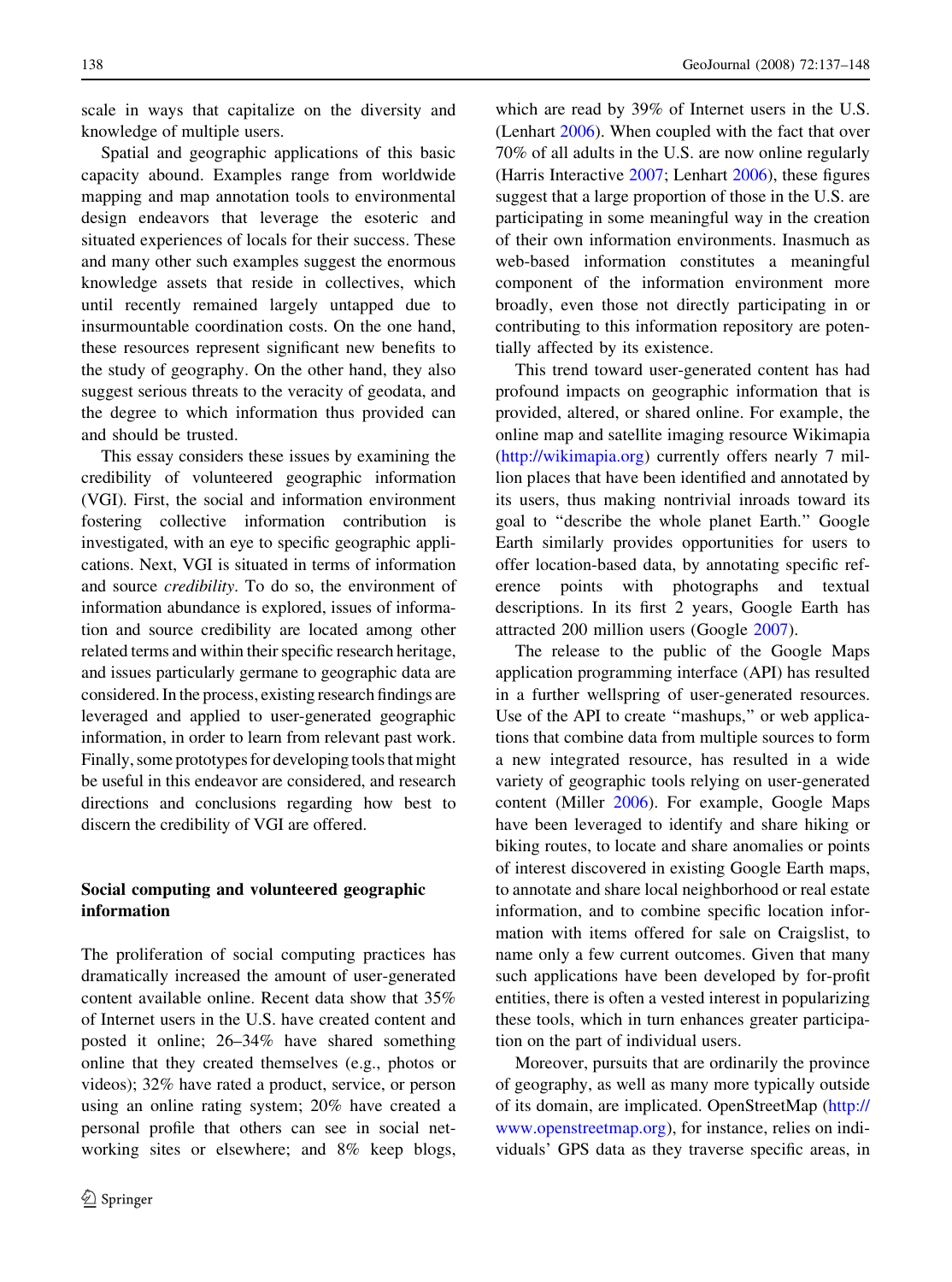order to create comprehensive and up-to-date maps. Individuals are in this instance used as carriers of sensors to measure their local environments (Goodchild [2007](#page-10-0)). After sufficient data points are compiled, users can view, edit, and use resultant maps, in many cases in creative ways such as rendering 3D maps or adding ski run data to mountain areas. Although not originally intended as providing geodata, the photosharing site Flickr [\(http://flickr.com/\)](http://flickr.com/) also contributes tremendous amounts of place-based information via its members' shared photographs of specific locations. As photographic information accumulates, images on Flickr can constitute a relatively rich location-specific resource.

In these and other ways, geographic data are increasingly provided by individuals, who in most cases are not trained or even necessarily interested in geography as a science. This marks a trend toward increasing publicly volunteered geographic information, where various forms of geodata are provided voluntarily by individuals (Goodchild [2007](#page-10-0)). Depending on its instantiation, VGI can be viewed either as an extension of public participation geographic information systems (PPGIS; Sieber [2006](#page-11-0)), collaborative GIS (Balram and Dragicevic [2006](#page-9-0)), participatory GIS (Elwood [2006b](#page-10-0); Kyem [2004](#page-10-0)), and Community Integrated GIS (CIGIS; Elmes et al. [2004\)](#page-10-0) to laypeople, or as a version of these that is more inclusive by virtue of its emergence among endusers, based on their own particular interests and goals (sometimes called ''GIS/2;'' see Miller [2006](#page-10-0)). Indeed, some argue that contemporary geographic and spatial practices such as those described above signal *neogeography* (Jackson [2006;](#page-10-0) Turner [2006](#page-11-0)), based on nontraditional GIS techniques that spawn "geography without geographers" (Sui [2008](#page-11-0), p. 5).

The availability of user-generated geographic data has undeniably improved geographic information in several ways. Tremendous amounts of place-based data, images, and other geographically relevant information are now readily available, greatly enhancing the overall body of environmental knowledge. Moreover, individuals are in many cases in the best position to provide information that requires indigenous experience, esoteric understanding of a particular physical environment, and current information about local conditions. Individually experienced and contributed information has natural advantages under such conditions.

However, VGI also raises concerns with regard to its quality, reliability, and value as an information resource. For example, the multiplicity of sources that ensure vast information availability also make assessing the credibility of information extremely complex. Moreover, the origin of geographic information, and thus its quality and veracity, are now in many cases less clear than ever before, resulting in an unparalleled burden on individuals to locate appropriate information and assess its meaning and relevance accurately. Doing so is highly consequential: assessing credibility inaccurately can have serious scientific, social, personal, educational, and even political consequences. As a result, determining the credibility of information becomes critical as people process VGI gleaned from digital media. To fully comprehend these issues, the technical and social environment of VGI must be understood, as discussed next.

# The environment of volunteered geographic information and implications for information and source credibility

Although there is some disagreement on its definition, the proliferation of user-generated content is viewed as a by-product of the so-called ''web 2.0'' environment (see O'Reilly [2005\)](#page-11-0), which typically denotes an atmosphere in which network technologies are used to leverage the potential contributions of a wide variety of users, each of whom may contribute value in some manner to collective endeavors. In contrast to a static information delivery platform, this view conceives of the Internet as a dynamic collaborative environment in which diverse information, opinions, experiences, and skills can be aggregated to provide substantial resources. The essential premise is that given efficient means of information sharing and participation, collective benefits will emerge from aggregated individual contributions.

Information abundance, gatekeeping, and quality control

Perhaps the greatest change to emerge from web 2.0 tools and practices is that digital media have provided access to an unprecedented amount of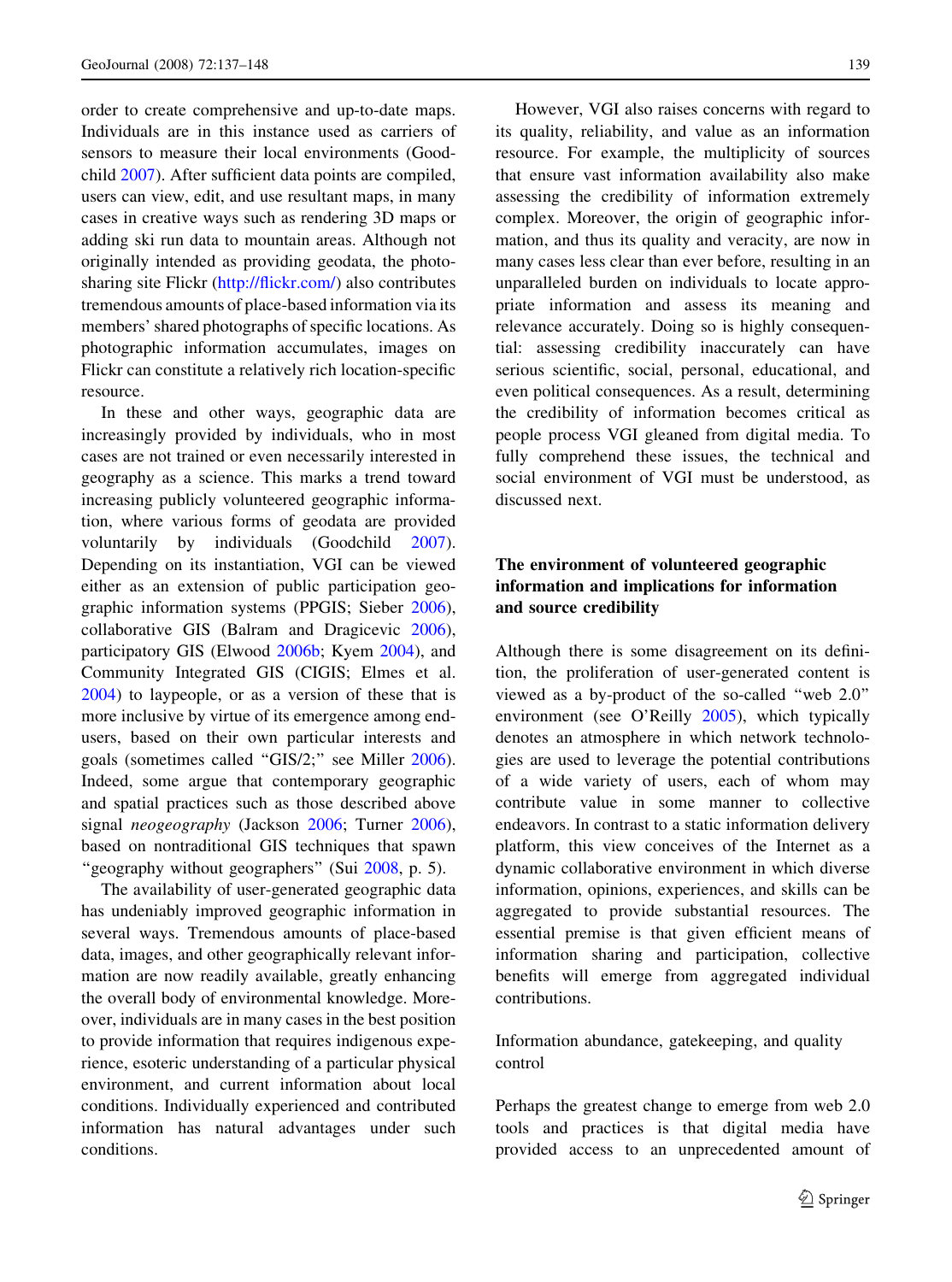information available for public consumption. Until recently, the enormous cost and complexity involved in producing and disseminating information—particularly that of a scientific nature—limited the number of information providers, who generally had substantial investment in either the information itself or in the apparatus required to deliver it. Digital network technologies, however, have lowered the cost of information production and dissemination, thus increasing the sheer amount of information and the number of information sources available.

In tandem with information abundance come special problems for determining information and source credibility. Several factors contribute to this, including difficulty in locating and authenticating digital information sources (see, for example, Bose and Frew [2005](#page-10-0); Frew [2007\)](#page-10-0); decreased costs of information dissemination coupled with a lack of professional gatekeepers and quality control standards; and the lack of user familiarity with new forms and genres of information available online, among other issues. With regard to amateur mapping applications, Tulloch ([2007a](#page-11-0)) notes ''Many of these new applications are developed by individuals with no background or interest in the academic traditions associated, at the very least by implication, with their efforts'' (n.p.). The combination of the vast quantity of and accessibility to digitally stored and transmitted information has prompted concerns about its credibility because, as Rieh and Danielson [\(2007](#page-11-0)) argue, this combination creates greater uncertainty regarding both who is responsible for information and, consequently, whether it can be believed.

Two particularly important issues in this regard are the nature of gatekeeping in the digital media environment and the level of ambiguity surrounding both the source and the context of information. Scholars in communication and information science have pointed out that information posted on the web may not be subject to filtering through professional gatekeepers and, as a result, digital information may be more prone to being poorly organized, out of date, incomplete, or inaccurate (Flanagin and Metzger [2000,](#page-10-0) [2007](#page-10-0); Metzger et al. [2003;](#page-10-0) Rieh and Danielson [2007\)](#page-11-0). Others have noted that digital media sources sometimes lack traditional authority indicators such as author identity or an established reputation (Fritch and Cromwell [2001;](#page-10-0) Metzger [2007\)](#page-10-0).

Yet, source information is often crucial to credibility because it is the primary basis upon which credibility judgments are thought to rest. At the same time, however, there are several ways in which the source of information is problematic in the digital media environment. In some cases, source information is unavailable, masked, or entirely missing from a web site, mapping application, wiki, and so on. In other cases, source information is provided, yet hard to interpret, such as when information is co-produced, re-purposed from one site, channel, or application to another, or when information aggregators display information from multiple sources in a centralized location that may itself be (inaccurately) perceived as the source. These technological features create a kind of "context deficit" for digital information (see Eysenbach [2008\)](#page-10-0) that makes interpreting its credibility difficult. Moreover, the hyperlinked structure of the web contributes to this deficit by making it psychologically challenging for users to follow and evaluate various sources as they navigate quickly across multiple sites online (Eysenbach and Kohler [2002\)](#page-10-0).

These concerns are reflected by Callister ([2000\)](#page-10-0) who argues that standard conventions of determining credibility break down in cyberspace. Traditional solutions to credibility assessment include granting credibility to some representative believed to provide reliable information (e.g., a government agency such as the U.S. Geological Survey) or granting it by credential (e.g., to a professor or research scientist in a particular field). This works, he says, only when there is a limited number of sources and when there are high barriers for access to public dissemination of information, since these conditions create a meritocratic filtering process where only those with something of merit to say are published (p. 412). In other words, these conditions create an environment of information scarcity where it is possible for gatekeepers to produce and filter much of the information available, and where those gatekeepers have incentive to uphold quality standards. The Internet presents a very different environment—one of information abundance which makes traditional models of gatekeeper oversight untenable due to the sheer volume of information that would have to be vetted.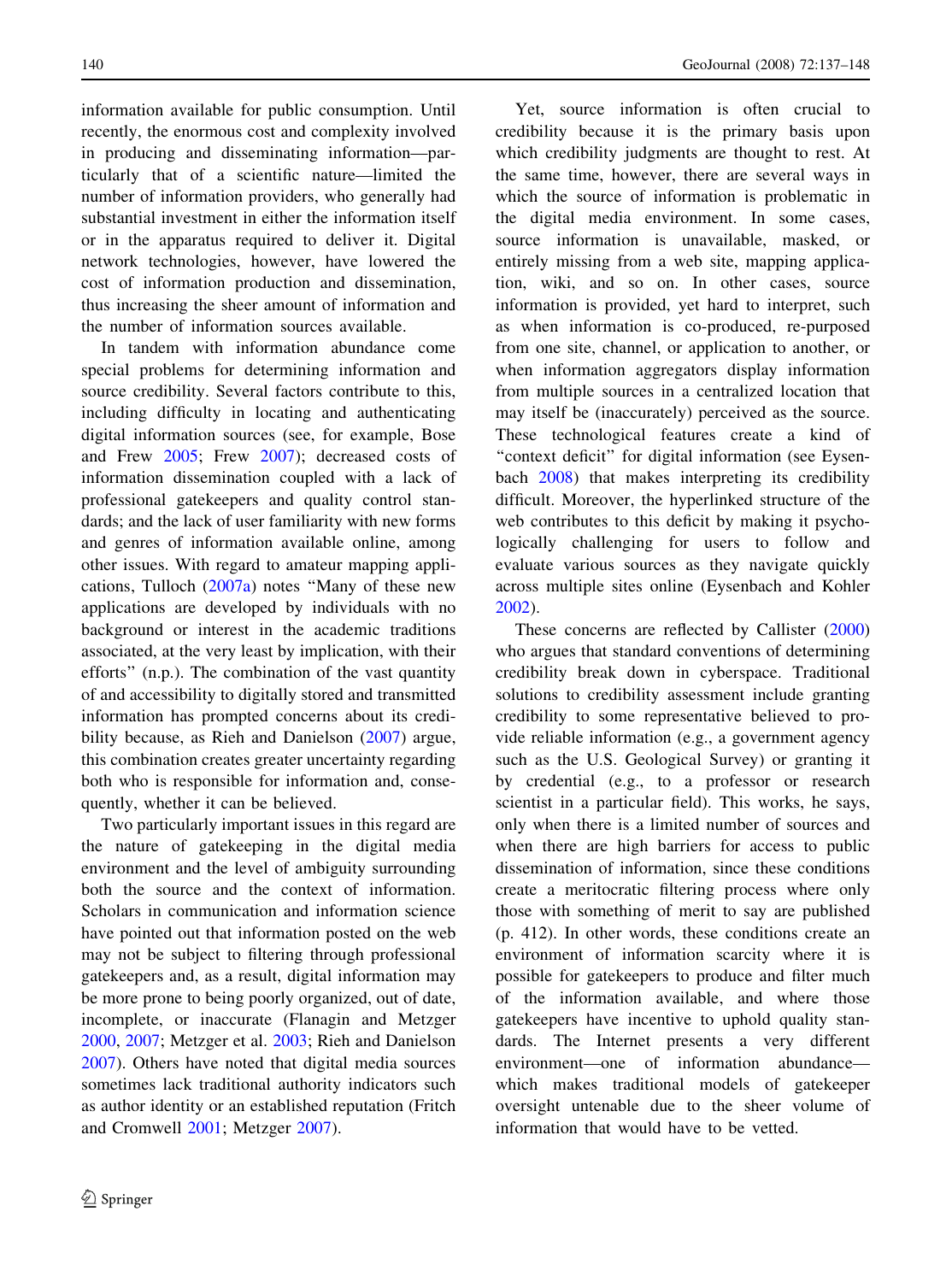#### Information and source credibility

These issues all revolve in various ways around the notion of information and source credibility. Although there is no one, clear definition of credibility, it is generally thought to be the *believability* of a source or message, which is composed of two primary dimensions: trustworthiness and expertise (Hovland et al. [1953](#page-10-0)). While trust and expertise have meaning separate from credibility and from each other, credibility is usually conceived as possessing at least some degree of both trust and expertise in combination. So, one can trust someone who has no expertise (e.g., someone you feel is a good person but doesn't know anything about a particular issue), and one can perceive someone to be an expert but not trust that person (e.g., an elected official). Additionally, trustworthiness and expertise have both objective and subjective components. That is, trustworthiness is a receiver judgment based primarily on subjective factors. Expertise can also be subjectively perceived but includes relatively objective characteristics of the source or message as well (e.g., source credentials or information accuracy; see Metzger et al. [2003;](#page-10-0) Tseng and Fogg [1999](#page-11-0) for extended discussions of these points). Thus, credibility is a complex concept that revolves around the believability of some source or information based on notions of its trustworthiness and expertise.

The study of credibility is highly interdisciplinary, and definitions are also somewhat field-specific. For example, many scientific communities, including information science perspectives, view credibility as an *objective property* of information "quality," or the degree to which information can be considered to be accurate, as judged by accepted standards or by experts in a particular domain. By contrast, the fields of communication and social psychology treat credibility more as a perceptual variable: credibility is not an objective property of a source or a piece of information, instead, it is a subjective perception on the part of the information receiver (Fogg and Tseng [1999;](#page-10-0) Gunther [1992](#page-10-0)). As such, the credibility of the same source or piece of information may be judged differently by different people. This suggests a distinction between the ''accuracy'' of information and its ''credibility.'' While accurate information in most cases is likely to be perceived as credible, technically inaccurate information can also be

perceived as credible as long as the information consumer believes it. This applies to both objective, factual information (e.g., a patient believing that a discredited medical treatment will work) as well as more subjective information (e.g., believing others' statements about a political candidate's positions).<sup>1</sup>

Conceiving of credibility as a perceptual variable highlights the fact that trust and expertise are problematic terms. For example, information science perspectives that view credible information as only that which is "accurate" lean too heavily on expertise: nonexperts can also be credible, and many studies have found instances where local knowledge or expertise has eclipsed that of credentialed experts (see, for example, Fischer [2000\)](#page-10-0). Experts are also wrong sometimes, even though they may be trusted. So, who is an expert and whether those experts earn the trust of others can be separated from the accuracy of the information they provide. Perceptual conceptualizations of credibility, such as those found in communication and social psychology, better allow for these possibilities.

Viewing credibility as a perceptual variable accommodates the core issues of most publicly volunteered geographic information. While credibility-as-accuracy is adequate for describing and evaluating scientific knowledge production, credibility-as-perception enables a better understanding of knowledge production that is collaborative, distributed, collective, and conflictual, because it highlights, and makes central, the notion of believability (or what one finds to be credible) as an appropriate concern. Indeed, many forms of VGI today are less about scientific data accuracy and more about which information, opinion, or perspective people believe (e.g., which highway lookout point is best to view the Grand Canyon or by whose map electoral districts should be drawn). So, while credibility-as-accuracy is an appropriate concept for those who have a ''factual'' relationship with geospatial information (as do most scientists), credibility-as-perception is more useful for those who use VGI for social,

<sup>&</sup>lt;sup>1</sup> The notion of credibility is allied closely with several concepts, including trust, reliability, accuracy, reputation, authority, and competence. Although several of these concepts include both of the core dimensions of credibility, some more closely resemble the trustworthiness dimension (e.g., reputation, reliability, trust), while others tend toward the expertise dimension (e.g., quality, accuracy, authority, competence).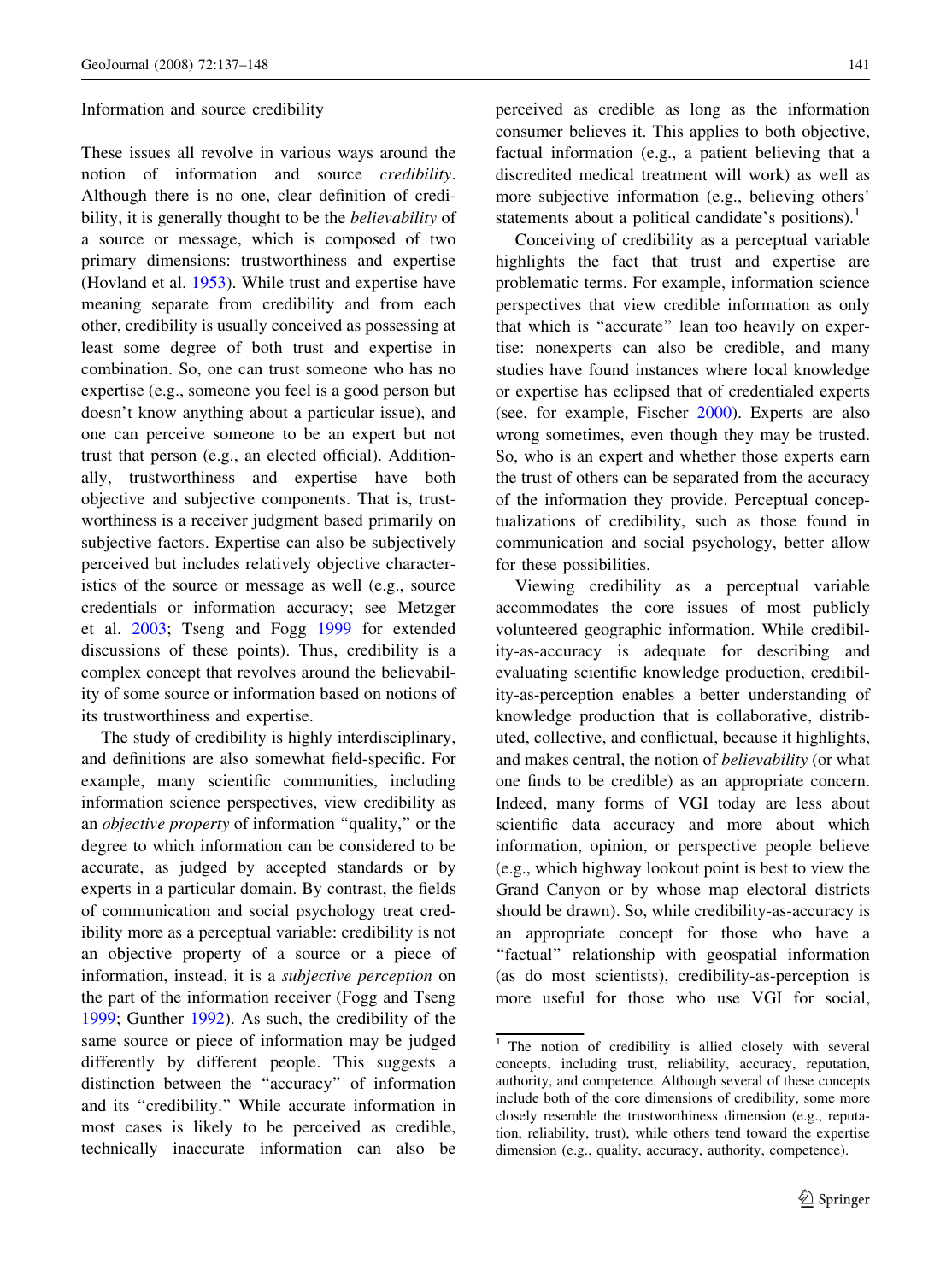communal, or political purposes (see Miller [2006](#page-10-0) for a discussion of these different constituencies for GIS information). In this way, then, credibility-as-perception is critical to understand the social and political power of VGI.

#### Credibility of volunteered geographic information

Traditionally, a small number of central, usually professional information sources such as relevant governmental agencies, cartographers, geographers, or other entities endeavored to provide relatively objective geographic data in an authoritative manner. In such cases, credibility was granted based on the perceived authority of these few entities, which was generally agreed upon within the relevant scientific community and was (dis)proven over time. To maintain their credibility, these sources had high incentive to uphold information quality standards. Within an environment of information scarcity, they functionally served as the credible information sources, given the high costs of information contribution and dissemination.

Such sources were, and continue to be, held to the quality standards of the scientific community in which their expertise is earned. Thus, when a source such as the U.S. Geological Survey (USGS) endeavors to provide to the public maps of the world and makes mistakes in this undertaking, their long-term credibility may be called into question, just as would be that of any authority. Consistent errors, of course, erode trust in any source over time.

With regard to more clearly volunteered geographic information—that is, information contributed by members of the public who are not geographers or even scientists—it is useful to consider credibility according to the degree to which people's spatial or geographic information is unique and situated, and the extent to which its acquisition requires specialized, formal training. For example, several instances of VGI involve perceptual information that can only be reliably known and communicated by ''locals'' who are immersed in their environments in various ways. $<sup>2</sup>$ </sup> As mentioned earlier, such information is most closely allied with views arguing that credibility is properly rooted in perceptions about the relative trustworthiness and believability of information or sources (rather than in its accuracy).

Knowledge about perceived landscape boundaries (Weiner and Harris [2003\)](#page-11-0); community-based maps and tools used to enhance participatory urban planning or to reclaim territories (Peluso [1995](#page-11-0); the Mumbai Free Map, <http://mumbai.freemap.in/>); information about housing, crime, and current land use from urban neighborhood residents (Elwood [2006a](#page-10-0)); and perceptual data on perceived spheres of geolocational influence (e.g., with the CommonCensus map project, [http://www.commoncensus.org\)](http://www.commoncensus.org) all represent instances of situated and unique knowledge that do not require formal training, which are being harnessed using contemporary network applications. In such cases, no one source is objectively right or wrong, and it does not make sense to assess information based on some objective notion of information "quality" or "accuracy." Nor does information credibility rest on traditional ''authorities,'' who hold the types of credentials typically associated with the science of geography. Rather, credibility rests on the extent to which a representative sample of people provide their personal input honestly and accurately.

In fact, in such instances the ability to aggregate information and to connect individuals to one another provides new potential for undermining traditional authorities, and network methods for determining information credibility (Flanagin and Metzger [2008](#page-10-0)). The potential for peer-to-peer credibility assessment, for example, can be seen in numerous applications, ranging from people's corrections of inaccurate Wikimapia entries to blogs and other forums where individuals pool firsthand experiences to create and maintain accurate spatial information. Paradoxically, then, while digital media and information abundance may complicate people's confidence in and knowledge of who is an authority, electronic networks and social computing applications make it easier to harness collective intelligence to assess and evaluate information and sources online. Social computing tools and applications can thus ''replace the authoritative heft of

 $\frac{2}{3}$  Instances where volunteered geographic information does not involve knowledge that is exclusive to ''locals'' immersed in their environments include tourists' commentaries, images, or maps of a geographical location; or non-local ''experts''

Footnote 2 continued

volunteering opinions about a local resource management controversy or land use plan.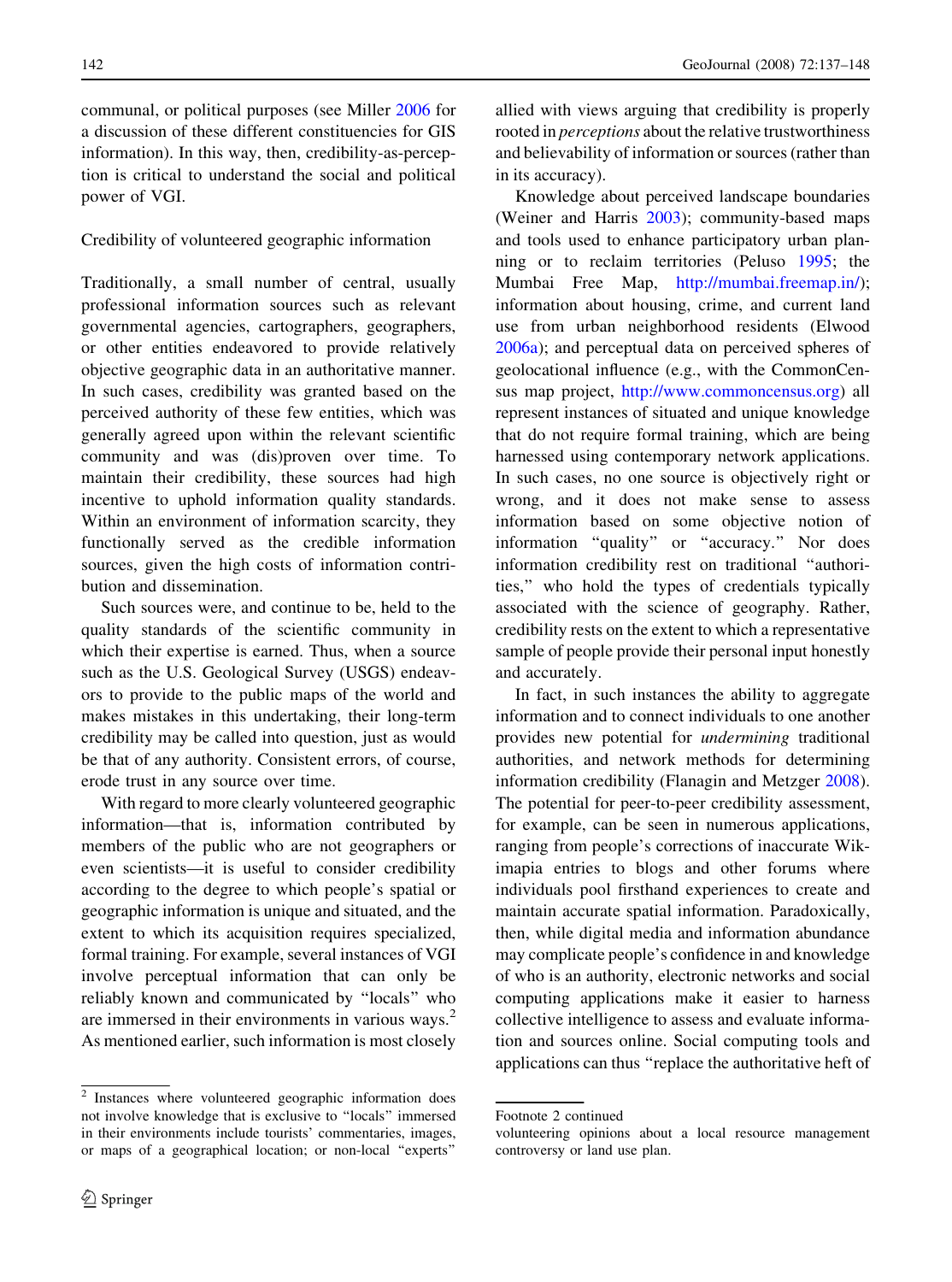traditional institutions with the surging wisdom of crowds'' (Madden and Fox [2006,](#page-10-0) p. 2).

In essence, digital media enable the uncoupling of credibility and authority in a way never before possible by calling into question conceptions of authority as centralized, impenetrable, and singularly accurate. The result may be a shift from a model of single authority based on information scarcity and hierarchy to a model of multiple distributed authorities based on information abundance and networks of individuals. Indeed, bottom-up assessments of information quality constructed through collective or community efforts (e.g., wikis, ratings and reputation systems, or social networking applications) may in many cases be emerging as new arbiters of credibility.<sup>3</sup>

That said, in situations where individuals' volunteered spatial or geographic information is less unique and not situated within a specific context in any important way, the grounds for credibility assessment are significantly shifted. When information can reliably be judged from a presumably objective standpoint, based on commonly shared and widely held standards among those possessing some expertise, assessing credibility in terms of its accuracy and assessing sources in terms of their credentials may be warranted. Such information is most closely allied with views arguing that credibility is properly a function of the relatively objective properties of information, rather than a matter of individual perception.

In such cases, the objective characteristics of geographical information, although always open to

debate within a scientific community, functionally limit discussions of credibility to only those types of information for which there is some objective standard of "truth" or "fact." Under these circumstances, the accuracy of data objects is particularly critical since both upstream and downstream use can be tainted by inaccuracies (Frew [2007\)](#page-10-0). For example, people's annotations of places or of photographs linked to physical artifacts contribute to the locus of knowledge about geographic locations, yet they are properly evaluated by virtue of their accuracy and reliability across observations (where relevant) or proximity to expert knowledge, rather than by their representativeness within a population. Although such information is still volunteered by individuals, its credibility should be tied to widely shared standards of accuracy or quality within relevant lay or expert populations. Landmarks whose locations are misattributed by Wikimapia users, for instance, do in fact constitute errors, which impact the credibility of the information as well as the source's perceived credibility.

Situated between the extremes of high versus low information uniqueness, situatedness, and formalized training are hybrid efforts, where there is some degree of short-term expertise involved, which is typically learned by participants, or that relies in large part on specialized interest or skill. For example, the Audobon Society's Christmas Bird Count (see [http://www.](http://www.audubon.org/bird/cbc/index.html) [audubon.org/bird/cbc/index.html\)](http://www.audubon.org/bird/cbc/index.html) has for 108 years marshaled the resources of volunteers to observe and report on early-winter bird populations. In 2007, more than 50,000 observers provided data on the existence of specific bird species by location, thus providing an unparalleled database of migratory and bird population data. Similarly, the Center for Remote Sensing and Spatial Analysis, working with the New Jersey Department of Environmental Protection, has enlisted the aid of volunteers to survey and map New Jersey's existing vernal pools, in order to certify them to receive regulatory protection as critical habitat areas [\(http://www.dbcrssa.rutgers.edu/ims/vernal/](http://www.dbcrssa.rutgers.edu/ims/vernal/); see Tulloch [2007b](#page-11-0) for more information). In this case, volunteers receive specialized training in order to ensure validity and reliability, and data are pooled to create interactive maps displaying their results.

In such cases, information is still provided by several volunteers, but only after specific training is undertaken in order to increase accuracy and

Although this new credibility model offers exciting promise for information evaluation, it can also be problematic. Collective intelligence can function well in many circumstances, yet it is also subject to biases through processes of bandwagon effects and groupthink. Stated differently, crowds may not always be so wise: group opinion conformity can result from collective deliberation because individuals' judgments are often influenced by others' judgments. So, if biases are introduced early in the deliberative process, group dynamics such as the tendency toward social reaffirmation may end up perpetuating rather than challenging these biases. This in turn implies that more extreme opinions can sometimes be correct, yet unpopular. Under such circumstances, credibility may erroneously be equated with popularity, and accuracy can be compromised when dissent is easily suppressed (see Lanier [2006](#page-10-0) for a fuller critique of ''the new online collectivism'').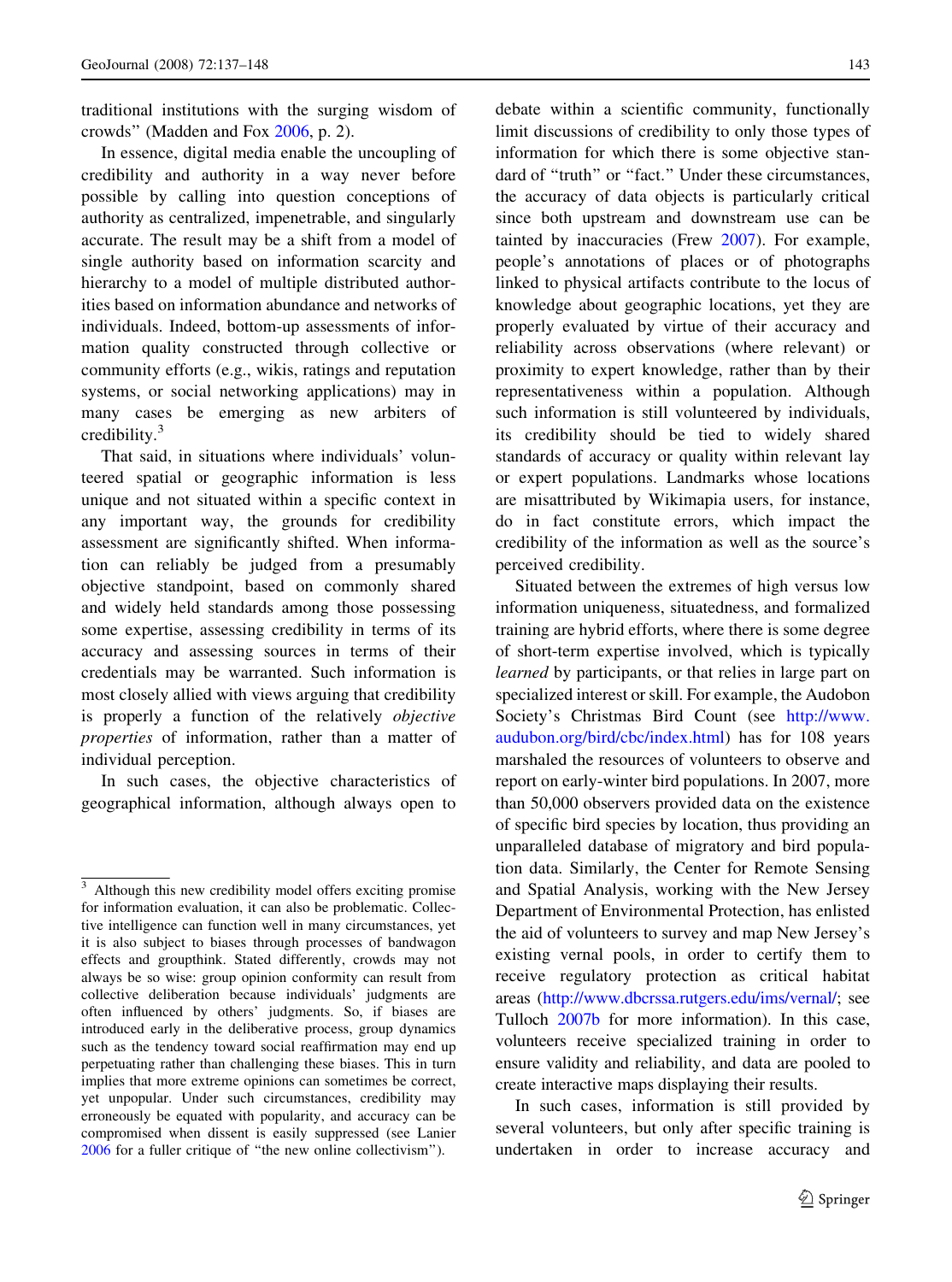reliability. These forms of ''citizen science'' are credible by virtue of ''credentialing,'' achieved through the training and education of novices by experts. Following specific training, citizens are invoked as sensors (Goodchild [2007\)](#page-10-0) to provide accurate information about their local environments. As Goodchild has noted, the power of ''humans themselves, each equipped with some working subset of the five senses and with the intelligence to compile and interpret what they sense'' (p. 218) is a tremendous geographical resource. Key to the effective use of humans as sensors in specialized contexts, however, is establishing acceptable standards or metrics of credibility.

## Research and tools informing the understanding of VGI credibility

Networked digital media simultaneously provide exciting opportunities for the provision of geographic information and formidable challenges to discerning its credibility. Yet, to date researchers have barely begun to examine the credibility of VGI. Pressing questions in this pursuit include whether users and professionals will accept systems populated largely by volunteered input as credible and, if so, for what purposes and with what effects? What factors impact users' credibility perceptions and thus technology use, acceptance, and information contribution? In what ways might geographic information differ from other types of content, such as health, commercial, or news information? And, what technical and sociotechnical tools can help users and professionals navigate VGI systems appropriately?

Research findings from other domains are a useful starting point in addressing these questions. For example, people tend to use cognitive heuristics—useful mental short cuts, rules-of-thumb, or guidelines that reduce cognitive load during information processing and decision making (Tversky and Kahneman [1974\)](#page-11-0)—rather than more rational, but laborious, strategies to evaluate credibility (Hilligoss and Rieh, [in press](#page-10-0); Metzger et al. [2008](#page-10-0); Sundar [2008\)](#page-11-0). Heuristic cues such as the professionalism and layout of the information on web pages, ease of navigability, and absence of clear commercial intent (e.g., lack of advertisements; .gov or .edu domains versus .com) have been shown to positively impact credibility judgments (Metzger [2007\)](#page-10-0), although complex interaction effects are present as well (Walther et al. [2004\)](#page-11-0). Such findings, of course, have obvious implications for designers and users of new VGI and other GIS applications. Moreover, user reliance on a particular information resource is also positively correlated with credibility perceptions (Johnson and Kaye [2000](#page-10-0)), implying that as people become more familiar with Wikimapia or Google Earth, for example, they will likely perceive them to be more credible, irrespective of information regarding data quality (to a point, presumably).

In a study of how users determine the credibility of user-volunteered information (Metzger et al. [2008\)](#page-10-0) users of Wikipedia were much less skeptical about its information quality than were nonusers. This study also found that people were somewhat sophisticated in their evaluations of the credibility of information gleaned from social computing applications. For example, people indicated they paid attention to the number of comments or reviews available in product ratings systems (such as in Amazon.com or epinions.com), as well as their valence as a set, and several expressed concern about the number of authors contributing to a Wikipedia entry. Most agreed that more testimonials, or more authors or contributors to a Wikipedia article, would produce less biased and, thus, more credible information. These findings suggest that as existing VGI systems increase in popularity and usage, both their perceived credibility, and perhaps even actual data quality, will increase over time. At the same time, however, problems of knowing what VGI systems and sources to trust will likely continue to affect usage of these systems.

Related social computing environments may also provide useful lessons for developing tools to help users evaluate VGI specifically. For example, several efforts are currently underway to assist users of Wikipedia in assessing the quality and trustworthiness of user-contributed information. WikiScanner, working on the assumption that credibility judgments properly rest on author identity, is a tool that reveals the identity (via IP address) of contributors and editors of Wikipedia content. A similar tool could be developed to increase author transparency or to indicate more fully the provenance of data sources within VGI systems. Indeed, Frew ([2007\)](#page-10-0) discusses the crucial role that author or source identification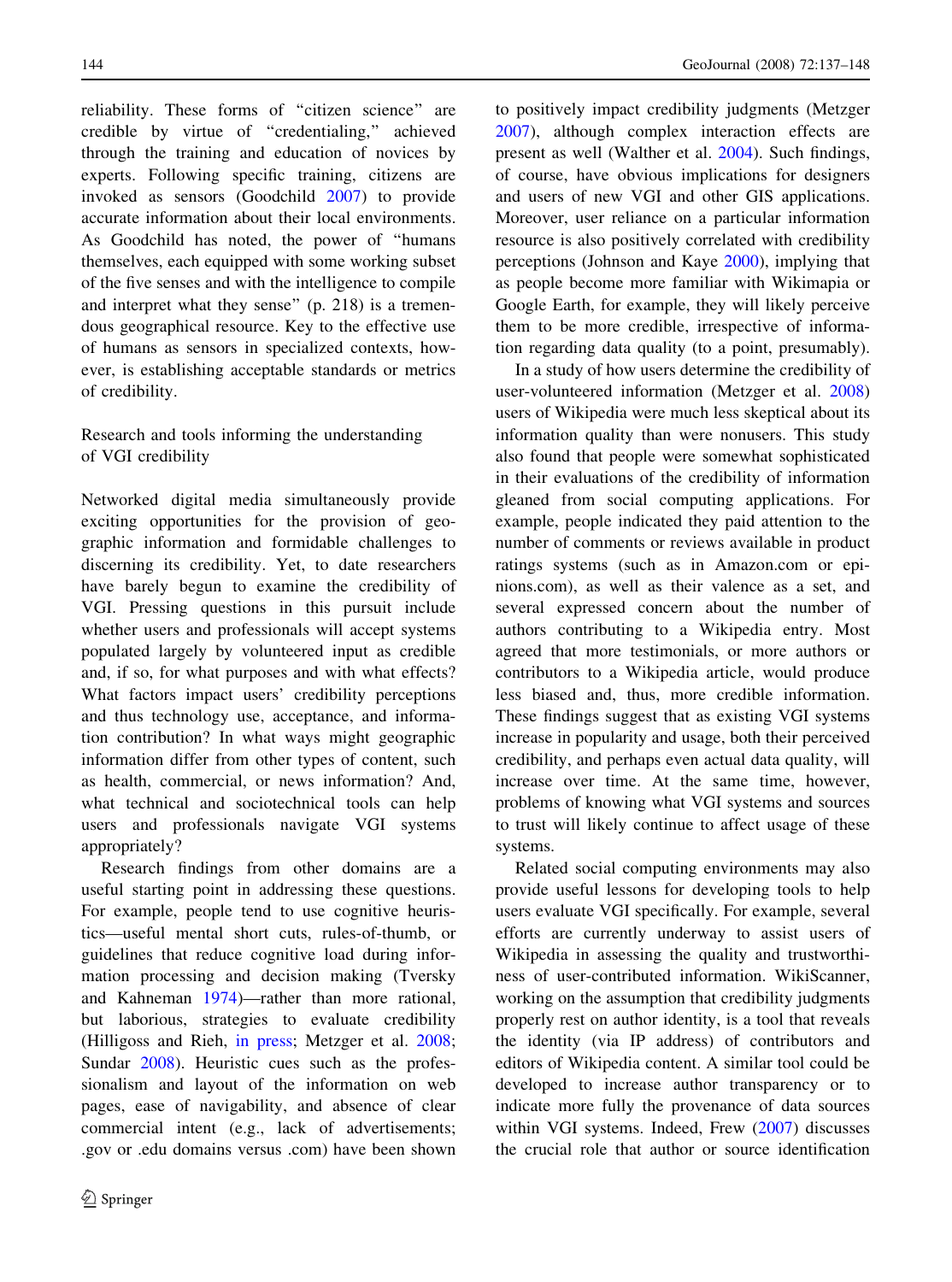plays in evaluating the quality of geographic information specifically.<sup>4</sup>

Other Wikipedia-based projects include edit history visualizations being developed at IBM and Xerox PARC, and Wiki Lab's Trust Coloring project [\(http://trust.cse.ucsc.edu/](http://trust.cse.ucsc.edu/)). Edit history visualization tools, such as Wikidashboard ([http://wikidashboard.](http://wikidashboard.parc.com/) [parc.com/\)](http://wikidashboard.parc.com/), allow users to better understand not only who is editing Wikipedia entries, but how often those edits are made. This can reveal text longevity or editing patterns that may implicate credibility, for example when two individual contributors engage in a vigorous back-and-forth ''edit war.'' Trust coloring provides Wikipedia users with credibility cues on a within-article, line-by-line basis. Textual trust is computed by considering the ''reputation'' of the author and text, as measured by longevity of his or her contributions in their original form (i.e., text by authors that is retained and is otherwise not changed or moved by others gains reputation). Text of varying reputation then appears in different colors within each Wikipedia page. Again, these projects could serve as prototypes for developing tools that are appropriate for VGI environments.

Implicit in the trust coloring system is the notion that leaving information unchanged is a form of content endorsement. Indeed, social endorsement is another important component of credibility (Flanagin and Metzger [2008;](#page-10-0) Fogg and Tseng [1999\)](#page-10-0) and studies find that credibility judgments of online information are heavily influenced by others' evaluations of that information (Metzger et al. [2008](#page-10-0)). Applied to the VGI context, this argues for developing tools that incorporate others' assessments of the information something akin to collecting and displaying users' "ratings" or approval of GIS information contributed by users (see, for example, Bishr and Kuhn [2007](#page-9-0)). Indeed, this is already apparent in Wikimapia, where

the information contributions of new or unverified users must receive a positive vote to be retained. Social bookmarking, tagging, and markup tools operate under similar principles. These types of systems or tools attempt to more fully harness collective intelligence and social filtering that can be employed toward helping users discern credible geographic information.

#### Research directions and conclusion

The proliferation of information sources via computer networks and the attendant rise of VGI suggest its potentially profound impact on the collective body of geospatial knowledge available today, and particularly in the future. Of critical importance in understanding this knowledge base are issues of information and source credibility and their relation to the production and use of VGI. Research endeavors addressing these issues can and should take many forms.

For example, there is a pressing need to study why people create and contribute to VGI repositories. The issue of contribution to ''discretionary databases,'' where people can choose to contribute or to free-ride on others' information contributions, is a longstanding concern in the social sciences (see Marwell and Oliver [1993\)](#page-10-0), and recent conceptualizations have articulated specific issues germane to the digital media environment (Bimber et al. [2005\)](#page-9-0). With regard to VGI and credibility specifically, issues of contribution matter because people's motivations to contribute information have implications for its credibility. For example, people may contribute data to support others within a community of users, to achieve desired political outcomes, or because doing so is consistent with an altruistic world view of generalized reciprocity. Each of these motivations, though, suggests greater or lesser potential for bias or deception, and therefore has implications for information and source credibility.

In addition, research should take into account the specific nature of VGI. In the arena of user-generated political information (e.g., political blogs), for instance, people are aware of the subjective nature of the information contributed by users and likely factor this into their credibility assessments. However, some forms of VGI (such as Wikimapia, for

<sup>&</sup>lt;sup>4</sup> Most of the concerns about credibility in wiki environments, and especially Wikipedia, revolve around author anonymity, which may not be the primary issue with most VGI systems, many of which may not include author anonymity as a central feature. Still, other issues regarding credibility exist, even in non-anonymous authorship systems. For example, while authorship in VGI systems may be explicit and known to users, the methods used to collect and produce geographic information (e.g., the origins of the raw data, the programs run on those data to produce the maps, and so forth) may not be apparent and yet are critical to consider when evaluating the credibility of the data.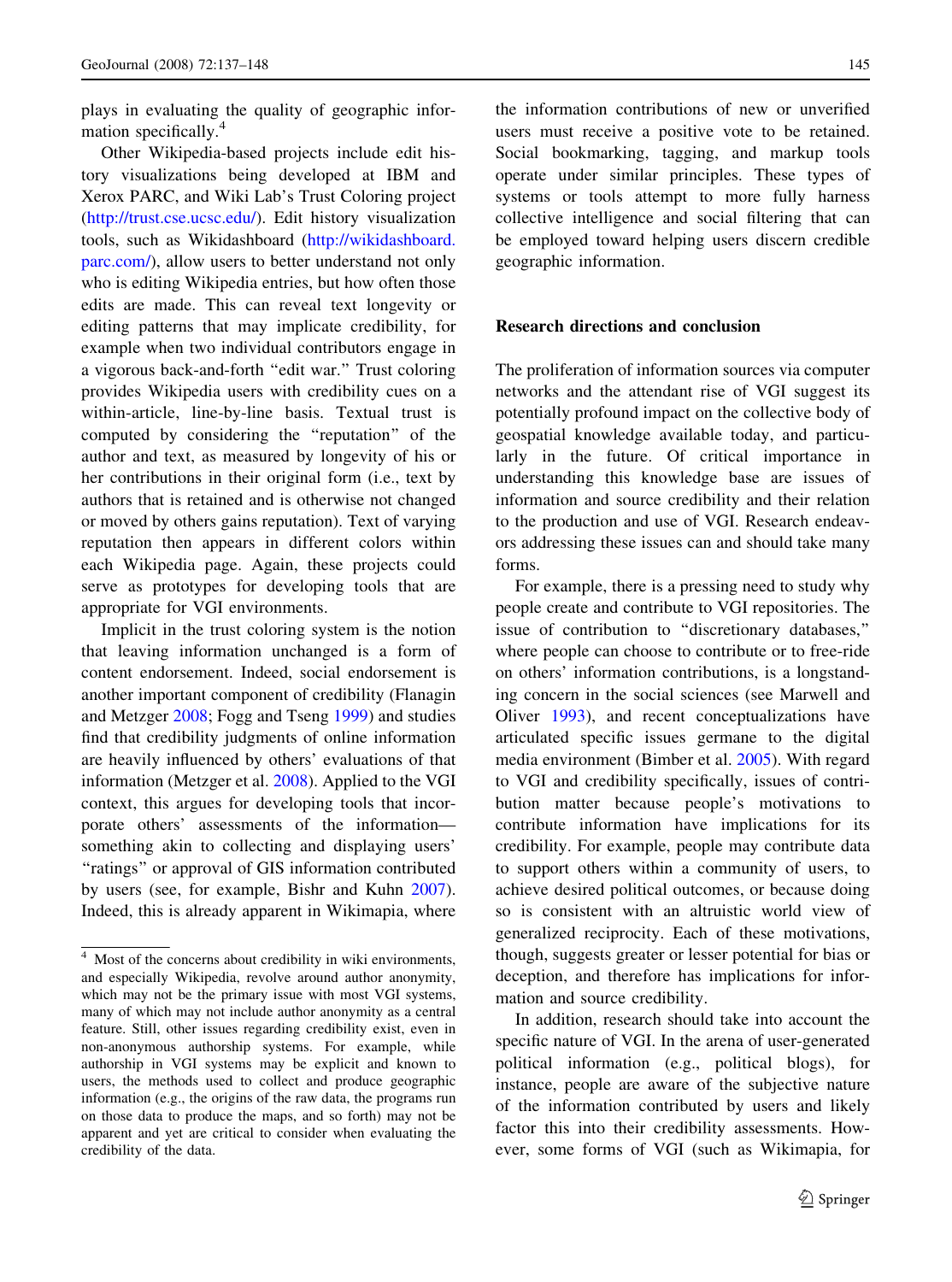<span id="page-9-0"></span>instance) ask laypeople to contribute information to what is traditionally thought of as "factual" or "objective" geographic data (i.e., maps). If people think of maps as providing objective information, do they then transfer their (positive) credibility assessments to Wikimapia, for instance? This suggests the wider question of whether people are more likely to believe VGI than other forms of user generated content because its products are often seen as providing more seemingly ''objective'' information. Similar notions of "credibility transfer" have been proposed across media outlets (Schweiger [2000](#page-11-0)), and seem appropriate to VGI as well.

Research is also needed on the changing and emerging market for VGI, in order to understand credibility and its implications in this context. While the market segments for traditional geographic information products and services (such as mapping agencies) have been well researched and, consequently, their requirements for reliable and accurate information are well understood, little is yet known about who uses VGI, for what purposes, and what their requirements for credible information are. For example, the question of how sensitive VGI users are to inaccuracies and misperceptions and, thus, how important the credibility of VGI and its suppliers is in this market should be addressed.

Measurement issues are also central to VGI credibility research, as noted by the contrasting views of credibility outlined here. For example, credibility can be assessed in terms of information "accuracy" (based on some accepted social standard or scientific reference point) for information that is primarily fact-based. Accordingly, research might address the best way to track the ''provenance'' of VGI, to ensure or at least make more explicit its origin and quality over time. This is particularly critical as information sources become murkier by virtue of more inclusive and often anonymous contributions, and as VGI gets reused and repurposed (e.g., through mashups and the like). However, for more opinion-based VGI, credibility should be assessed in terms of people's perceptions of information or source credibility. Indeed, Bishr and Kuhn (2007) go so far as to propose that because the quality of all geographic information is subjective to some extent, trust should be used as a proxy for VGI quality, and demonstrated in the form of user ratings. In their view, by making trust values explicit (via user

trust rating systems), trustworthiness can be used as an alternative measure of information quality.

Finally, research needs to address the social, educational, and political outcomes of VGI by asking whether VGI assists, enables, or empowers citizens and citizen organizations (Miller [2006\)](#page-10-0). For instance, use of GIS for electoral redistricting suggests the contentious and highly politicized use of geospatial data (see Eagles et al. [2000](#page-10-0)). As geographic information is increasingly user-generated, the potential for such highly politicized applications and manipulations is amplified. Specific research questions pertaining to the credibility of VGI might include whether VGI can empower individuals to be more geographically or environmentally aware and knowledgeable, or if VGI helps or hinders the establishment of social capital and community.

As the amount of VGI continues to grow, issues of credibility should assume a prominent place on the research agenda. Interdisciplinary collaboration drawing on fields including geography, information science, communication, psychology, sociology, and computer science are critical to understand the credibility of VGI, given the importance of collective knowledge about information processing and evaluation, technical considerations specific to geographic data, network capabilities and patterns, social influences, and user attitudes and motivations. Put another way, harnessing the collective intelligence of those concerned with networks of individuals sharing and evaluating geographic information—in essence, the wisdom of the academic crowd—may be the most powerful tool to understand how voluntarily contributed geographic information is and should be produced, evaluated, and used by specialists and novices alike.

#### References

- Balram, S., & Dragicevic, S. (2006). Collaborative geographic information systems: Origins, boundaries, and structure. In S. Balram & S. Dragicevic (Eds.), Collaborative geographic information systems (pp. 1–23). Hershey, PA: IGI.
- Bimber, B., Flanagin, A. J., & Stohl, C. (2005). Reconceptualizing collective action in the contemporary media environment. Communication Theory, 15, 365–388.
- Bishr, M., & Kuhn, W. (2007). Geospatial information bottomup: A matter of trust and semantics. In S. Fabrikant & M. Wachowicz (Eds.), The European information society: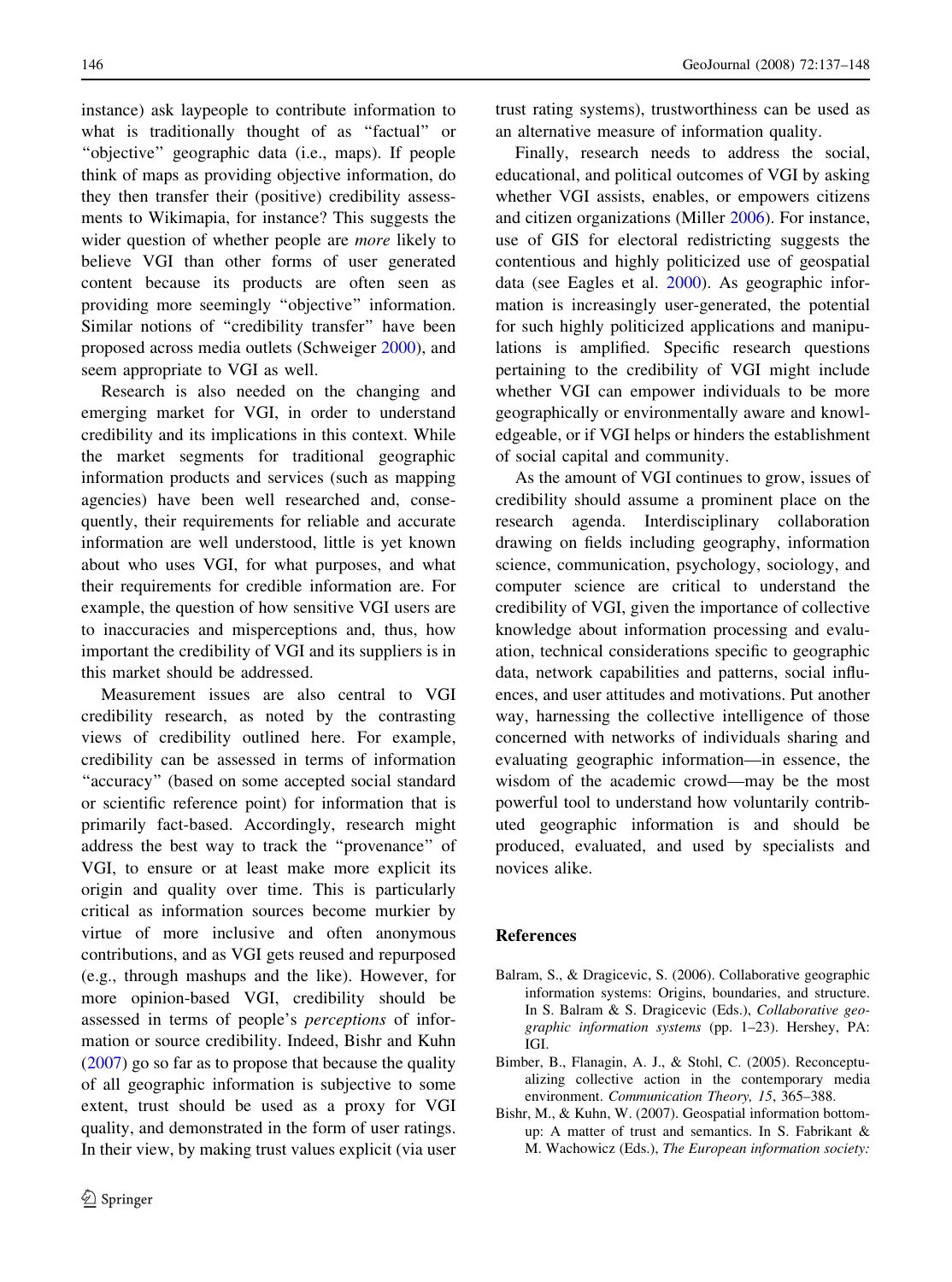<span id="page-10-0"></span>Leading the way with geo-information (pp. 365–387). Berlin: Springer.

- Bose, R., & Frew, J. (2005). Lineage retrieval for scientific data processing: A survey. ACM Computing Surveys, 37(1), 1–28.
- Callister, T. A., Jr. (2000). Media literacy: On-ramp to the literacy of the 21st century or cul-de-sac on the information superhighway. Advances in Reading/Language Research, 7, 403–420.
- Eagles, M., Katz, R. S., & Mark, D. (2000). Controversies in political redistricting GIS, geography, and society. Political Geography, 19(2), 135–139.
- Elmes, G., Challig, H., Karigomba, W., McCusker, B., & Weiner, D. (2004). Local knowledge doesn't grow on trees: Community-integrated geographic information systems and rural community self-definition. In P. F. Fisher (Ed.), Advances in spatial data handling (pp. 29–40). Berlin: Springer Science and Business Media.
- Elwood, S. (2006a). Beyond cooptation or resistance: Urban spatial politics, community organizations, and GIS-based spatial narratives. Annals of the Association of American Geographers, 96(2), 323–341.
- Elwood, S. (2006b). Critical issues in participatory GIS: Deconstructions, reconstructions, and new research directions. Transactions in GIS, 10(5), 693-708.
- Eysenbach, G. (2008). Credibility of health information and digital media: New perspectives and implications for youth. In M. J. Metzger & A. J. Flanagin (Eds.), Digital media, youth, and credibility. Cambridge, MA: MIT Press.
- Eysenbach, G., & Kohler, C. (2002). How do consumers search for and appraise health information on the World Wide Web? Qualitative study using focus groups, usability tests, and in-depth interviews. British Medical Journal, 324, 573–577.
- Fischer, F. (2000). Citizens, experts, and the environment: The politics of local knowledge. Durham, NC: Duke University Press.
- Flanagin, A. J., & Metzger, M. J. (2000). Perceptions of Internet information credibility. Journalism & Mass Communication Quarterly, 77(3), 515–540.
- Flanagin, A. J., & Metzger, M. J. (2007). The role of site features, user attributes, and information verification behaviors on the perceived credibility of Web-based information. New Media & Society, 9(2), 319–342.
- Flanagin, A. J., & Metzger, M. J. (2008). Digital media and youth: Unparalleled opportunity and unprecedented responsibility. In M. J. Metzger & A. J. Flanagin (Eds.), Digital media, youth, and credibility (pp. 5–27). Cambridge, MA: MIT Press.
- Fogg, B. J., & Tseng, H. (1999). The elements of computer credibility. In Proceedings of ACM CHI 99 Conference on Human Factors in Computing Systems (Vol. 1, pp. 80–87). New York: ACM
- Frew, J. (2007). Provenance and volunteered geographic information. Retrieved March 10, 2008 from [http://www.](http://www.ncgia.ucsb.edu/projects/vgi/docs/position/Frew_paper.pdf) [ncgia.ucsb.edu/projects/vgi/docs/position/Frew\\_paper.pdf](http://www.ncgia.ucsb.edu/projects/vgi/docs/position/Frew_paper.pdf).
- Fritch, J. W., & Cromwell, R. L. (2001). Evaluating Internet resources: Identity, affiliation, and cognitive authority in a networked world. Journal of the American Society for Information Science and Technology, 52(6), 499–507.
- Goodchild, M. F. (2007). Citizens as sensors: The world of volunteered geography. GeoJournal, 69, 211–221.
- Google. (2007). Introducing Google Earth outreach. Retrieved March 11, 2008 from [http://www.google.com/intl/en/](http://www.google.com/intl/en/press/pressrel/outreach_20070625.html) [press/pressrel/outreach\\_20070625.html.](http://www.google.com/intl/en/press/pressrel/outreach_20070625.html)
- Gunther, A. C. (1992). Biased press or biased public? Attitudes toward media coverage of social groups. Public Opinion Quarterly, 56, 147–167.
- Harris Interactive. (2007). Four in five of all U.S. adults—an estimated 178 million—go online. Retrieved January 24, 2008, from [http://www.harrisinteractive.com/harris\\_poll/](http://www.harrisinteractive.com/harris_poll/index.asp?PID=827) [index.asp?PID=827](http://www.harrisinteractive.com/harris_poll/index.asp?PID=827).
- Hilligoss, B., & Rieh, S. Y. (in press). Developing a unifying framework of credibility assessment: Construct, heuristics, and interaction in context. Information Processing and Management. doi:[10.1016/j.ipm.2007.10.001.](http://dx.doi.org/10.1016/j.ipm.2007.10.001)
- Hovland, C. I., Janis, I. L., & Kelley, J. J. (1953). Communication and persuasion. New Haven, CT: Yale University Press.
- Jackson, J. (2006). ''Neogeography'' blends blogs with online maps. National Geographic News. Retrieved March 6, 2008 from [http://news.nationalgeographic.com/news/](http://news.nationalgeographic.com/news/2006/04/0425_060425_map_blogs.html) [2006/04/0425\\_060425\\_map\\_blogs.html.](http://news.nationalgeographic.com/news/2006/04/0425_060425_map_blogs.html)
- Johnson, T. J., & Kaye, B. K. (2000). Using is believing: The influence of reliance on the credibility of online political information among politically interested Internet users. Journalism and Mass Communication Quarterly, 77(4), 865–879.
- Kyem, P. A. (2004). Of intractable conflicts and participatory GIS applications: The search for consensus amidst competing claims and institutional demands. Annals of the Association of American Geographers, 94(1), 37–57.
- Lanier, J. (2006). Digital Maoism: The hazards of the new online collectivism. Edge, No. 183. Retrieved June 5, 2008 from [http://www.edge.org/3rd\\_culture/lanier06/lanier06\\_](http://www.edge.org/3rd_culture/lanier06/lanier06_index.html) [index.html.](http://www.edge.org/3rd_culture/lanier06/lanier06_index.html)
- Lenhart, A. (2006). User-generated content. Retrieved January 24, 2008, from Pew Internet Project: [http://www.pew](http://www.pewinternet.org/PPF/r/76/presentation_display.asp) [internet.org/PPF/r/76/presentation\\_display.asp.](http://www.pewinternet.org/PPF/r/76/presentation_display.asp)
- Madden, M., & Fox, S. (2006). Riding the waves of "Web 2.0": More than a buzzword, but still not easily defined. Retrieved January 18, 2008, from [http://www.pewinternet.org/pdfs/](http://www.pewinternet.org/pdfs/PIP_Web_2.0.pdf) [PIP\\_Web\\_2.0.pdf](http://www.pewinternet.org/pdfs/PIP_Web_2.0.pdf).
- Marwell, G., & Oliver, P. (1993). The critical mass in collective action: A micro-social theory. New York: Cambridge University Press.
- Metzger, M. J. (2007). Making sense of credibility on the Web: Models for evaluating online information and recommendations for future research. Journal of the American Society for Information Science and Technology, 58(13), 2078–2091.
- Metzger, M. J., Flanagin, A. J., Eyal, K., Lemus, D. R., & McCann, R. (2003). Credibility in the 21st century: Integrating perspectives on source, message, and media credibility in the contemporary media environment. In P. Kalbfleisch (Ed.), Communication yearbook 27 (pp. 293–335). Mahwah, NJ: Lawrence Erlbaum.
- Metzger, M. J., Flanagin, A. J., & Medders, R. (2008). Social and heuristic approaches to credibility evaluation. Manuscript submitted for publication.
- Miller, C. C. (2006). A beast in the field: The Google maps mashup as GIS/2. Cartographica, 41(3), 187–199.